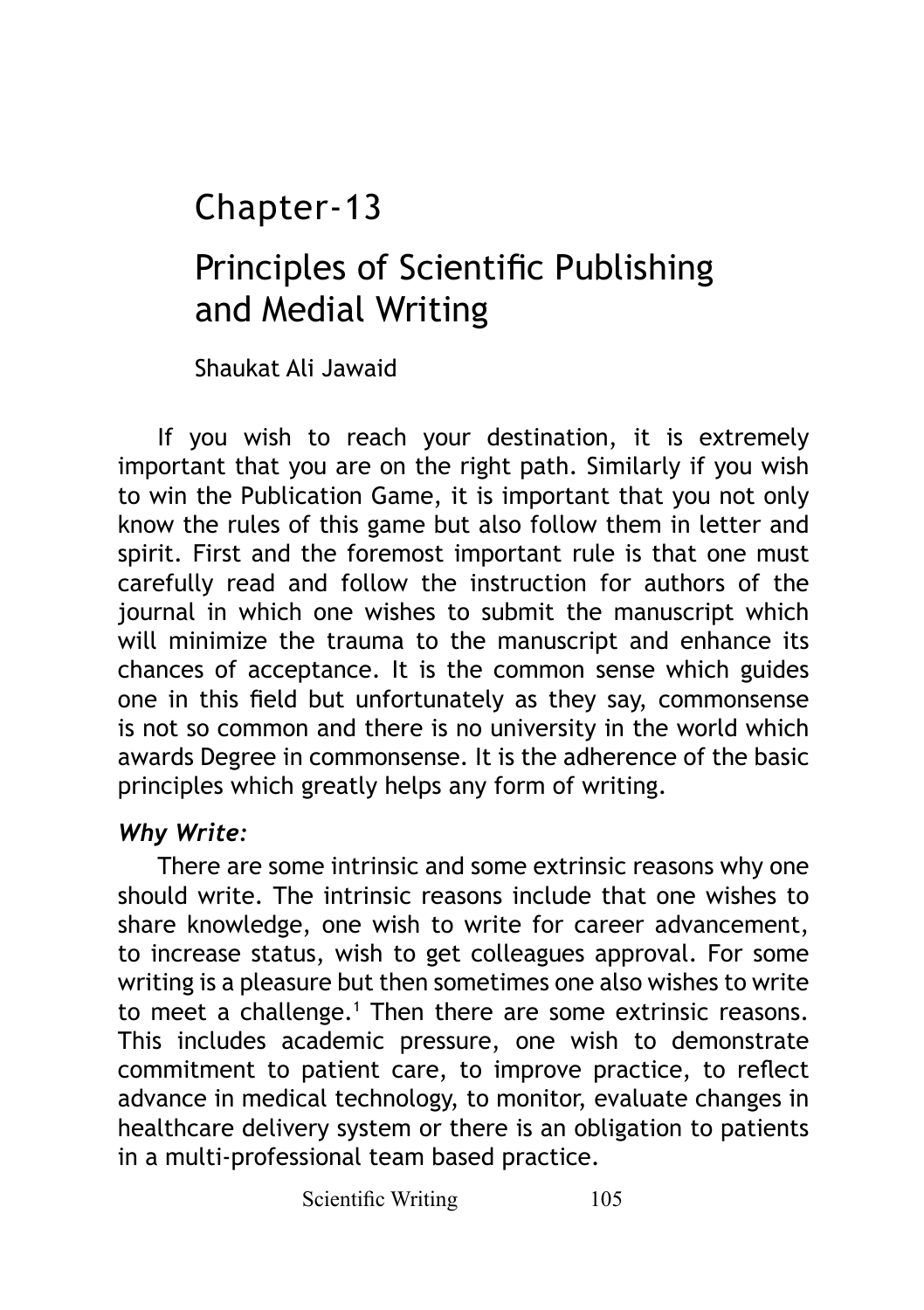## *Basics:*

- 1. *Prepare yourself for writing:* Write every day to develop good writing flow. Before writing, think of a study question and hypothesis. Adhere to scientific writing ethics, carefully read instructions for authors of the journal you wish to send your manuscript for publication to know their requirements. Remember there is no quick solution to learning and to write well, it is time consuming and also requires great deal of effort.
- 2. *Develop a reading habit:* It is generally considered that in order to write one page one has to read about one hundred pages. Muslim world in general is not considered a reading community and this is one of the reasons that the contributions from the whole Muslim world put together to the world medical literature is very negligible. According to reports over eight thousand medical journals are published worldwide. However, only 10-15% of the material which appears in these medical journals will subsequently prove to be of any lasting value.
- 3. Remember the main purpose of writing is to communicate a message. As such every effort should be made to do it Simply, Clearly and concisely and do it in an interesting style. Remember uninteresting, inaccurate, complicated and impersonal write-ups often face criticism.
- 4. Everybody has his/her own best time of writing. Try to find out that. Locate a quiet corner in your home where you can sit without being disturbed which will enable you to concentrate on the project. When you start writing, it comes in a wave and if you are constantly being disturbed, this flow will get disturbed.
- 5. People have lot of inhibitions to writing and one of them is that others will criticize it. Hence, be prepared to face criticism and do not be afraid of it. An eminent physician often used to say that *"Those who are dead and do nothing have no critics"*.
- 6. One of the most often asked question by the authors is that when will their manuscript get published or how much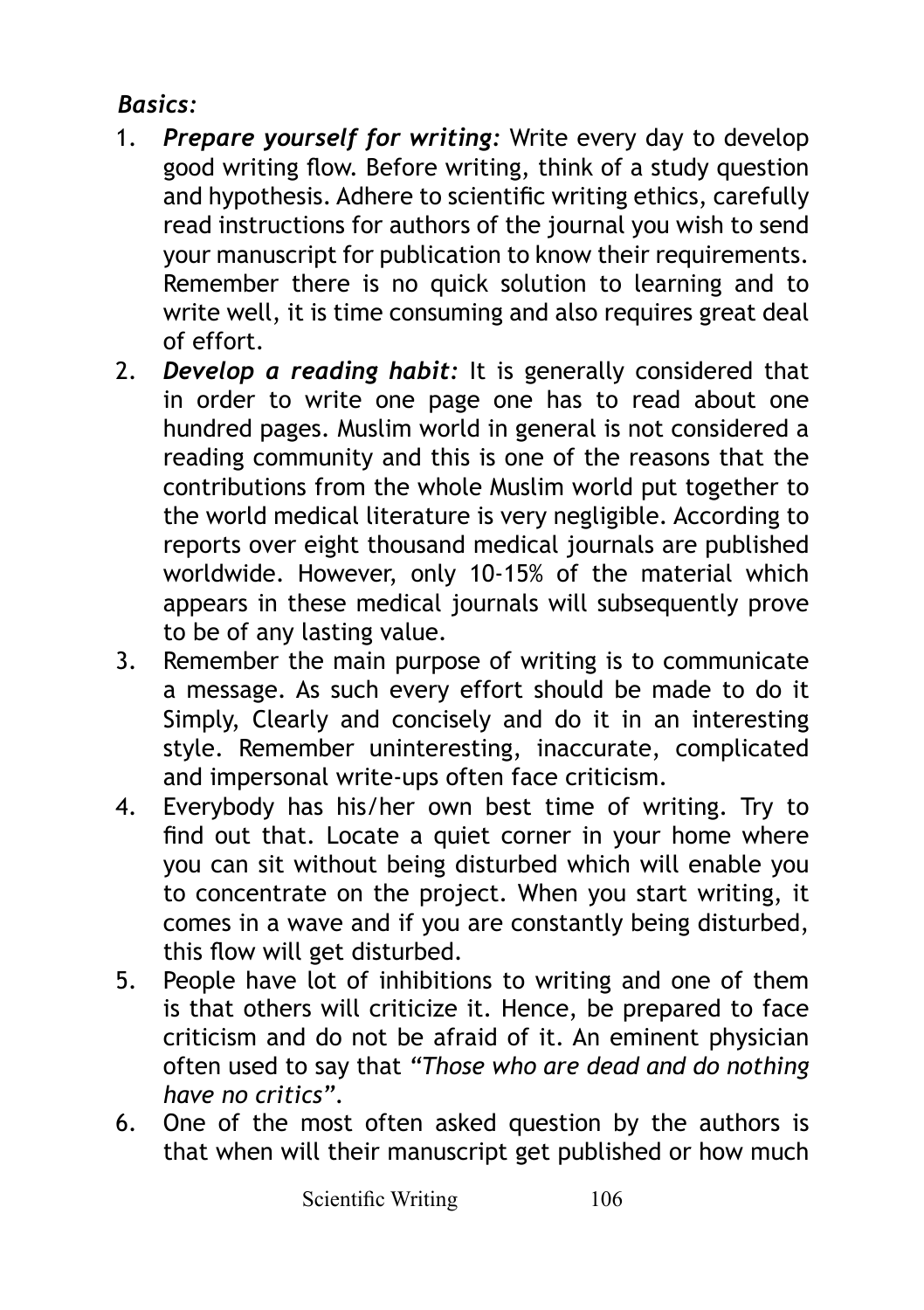times it takes to get published. It is difficult to answer this question as it all depends on the quality of research works and the manuscript. It just amounts to like discussing the sex of the baby before proper engagement. For a successful outcome of a pregnancy it is important that there should be good antenatal care, the expectant mother is being looked after properly, gets proper nutrition, is saved from anxieties, worries and gets full support of the husband and the other family members who must be caring and supportive. Failing which the consequences are hazardous like abortion, intra uterine death, congenital malformations etc. Similarly in scientific writing from planning to writing and submission for publication, there are numerous steps which have to be taken correctly. Any mistake at any level is likely to create difficulties and problems which will be difficult to surmount if one is not careful throughout. Unfortunately the authors particularly the new ones are not aware of all these steps nor it is taught in the medical school's curriculum though some institutions have now included research in their training programme and have also taken other important measures to acquaint the medical students who are exposed to research methodology and scientific writing including literature search during their training.

7. Do not forget to mention the Place and Timing of the study. In some cases the authors are not aware of its importance and do it un-intentionally but sometimes the authors do it intentionally. The reason is that it is important to ensure that any research gets published within five years after which no good quality peer reviewed journal will accept such studies though there are some exceptions. As such if someone had done some research and did not publish it but suddenly he or she is required to publish some papers as a requirement for selection, promotion, they try to prepare a paper from that research done many years ago. But over the years, numerous development take place and it may become irrelevant or may have lost its utility which results in rejection of these manuscripts. To avoid this, the authors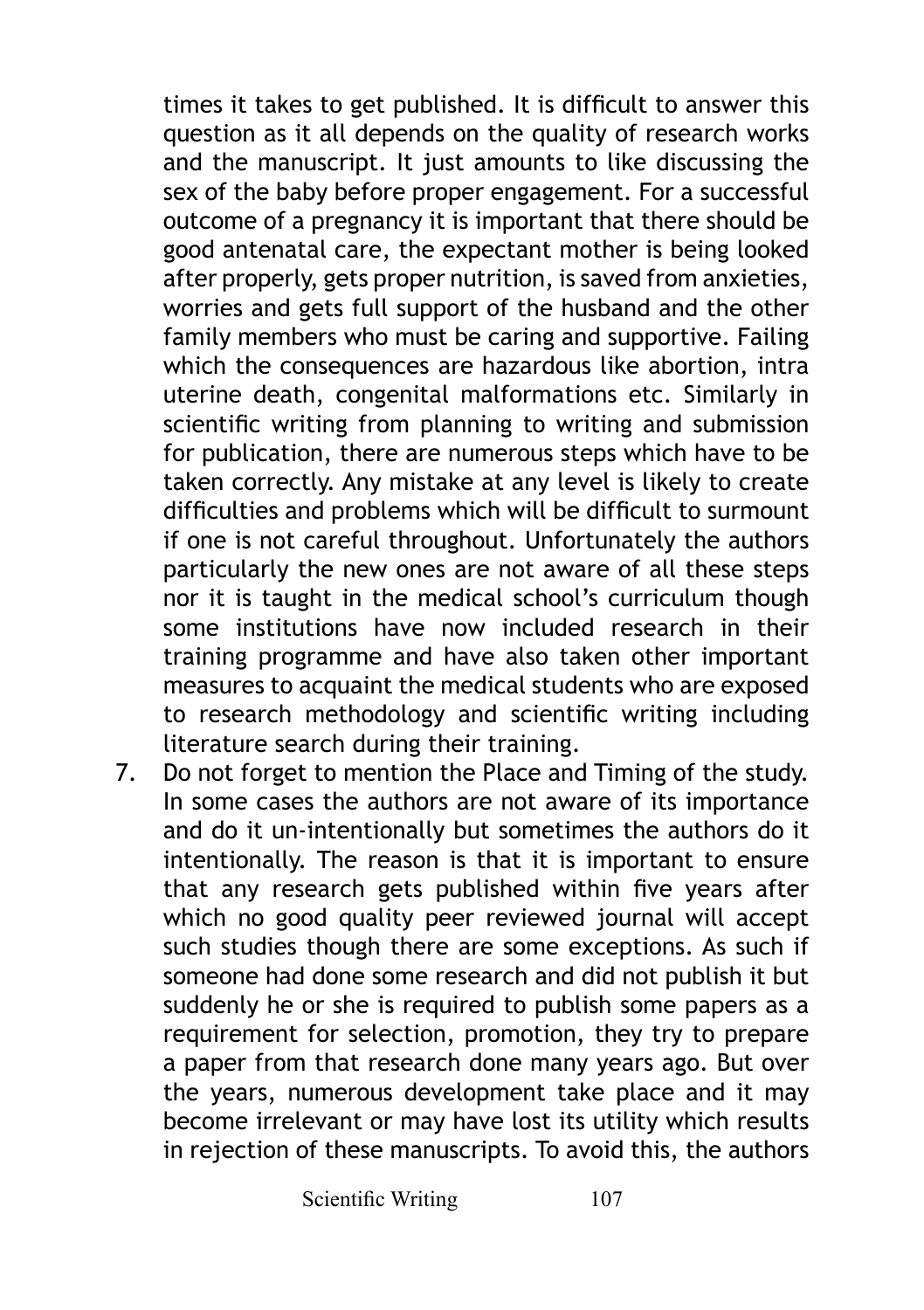do not mention the time and place of study but during peer review and editing, once it is detected, it could result in rejection of the manuscript.

- 8. While planning for writing, ask yourself some key questions. What is the central idea of your study and what message it contains? What is the purpose of your writing? What is depth and breadth of your writing? What are the Format, Structure and Style of your writing? Always include a publication strategy because unless it has been published, it has not happened and no one is going to believe you and no one is going to give its reference and you won't get any credit. Remember original articles are the largest category of published papers.
- 9. Make writing a fun, a habit and not punishment. Use short words and short sentences. Convey just one message per manuscript. Do not start a new sentence with AND and BUT. Similarly do not start any new sentence with figures. Like 6 patients should be written as Six patients if you are starting a new sentence.
- 10. When your manuscript is under process of publication with any of the journals, and if you have changed your e mail address, do communicate it to the journal so that you get the feedback in time. Otherwise the journal will keep on sending the feedback on your old e mail address, you won't get it and when you will enquire from the journal after a few weeks or months, only then you will find out that what has been the problem. This way you will waste some very precious time.

#### *Important Principles:*

- 11. Write for the Readers and not for the Editor or Reviewers.
- 12. To ensure Clear Writing, Know what you are writing about? Pick just one word to describe it and then use that word as your subject. Use precise verbs and plain language to tell the readers the Truth.
- 13. *Avoid plagiarism:* These days numerous software's are available and it takes just a few minutes and the full plagiarism report is ready. It gives minute details with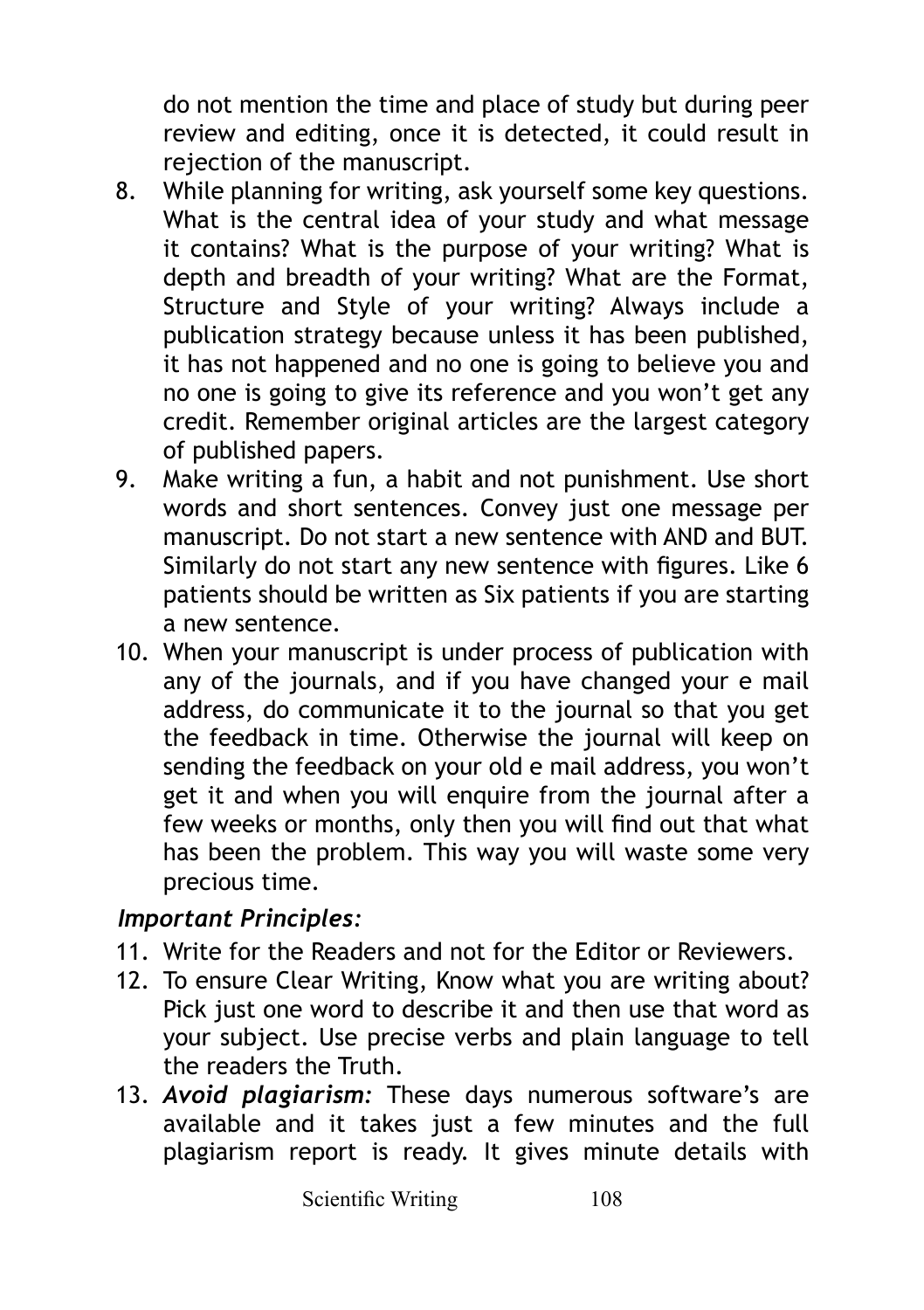percentage from where the material is copied and what percentage. All good peer reviewed biomedical journals screen all manuscripts they receive for publication before they are sent for external review.

- 14. *Literature Search:* Do proper literature search on the topic you wish to write? There are numerous tools to do literature search. Choose authentic, reliable databases like Medline, PubMed Central, Web of Sciences Science Citation Index Expanded known for its Impact Factor, Google Scholar  $\rho$ tc. 2,3,4,5
- 15. Make sure that most of the references are latest, relevant pertaining to the last five years.
- 16. For an original article, ten to fifteen latest, relevant references are considered good enough while for Case Reports and Special Communications. Letters etc., five to eight latest references are considered enough. Reviews usually have too many references and one has to look at the Instructions for authors of the journal for which you are writing to know the maximum number of references they require. Hence remain within those limits.
- 17. References from peer reviewed journals are preferred. Second preference is given to books. Avoid giving reference to websites unless it is essential. In case of website reference, do not forget to mention the date on which it was last accessed.
- 18. Mark references in the manuscript in order i.e. 1,2,3,4,5 and so on. Any reference can be repeated but any new reference must come in order. Once the manuscript is finalized, before submission, re-check the references in the manuscript whether they are in order and they must tally with the references list at the end of the manuscript.
- 19. Some authors use different software's to write references like Endnote etc. In such cases, while revising the manuscript or doing corrections, at times these references get disturbed. Hence, it is essential to re-check all of them to save any embarrassment later.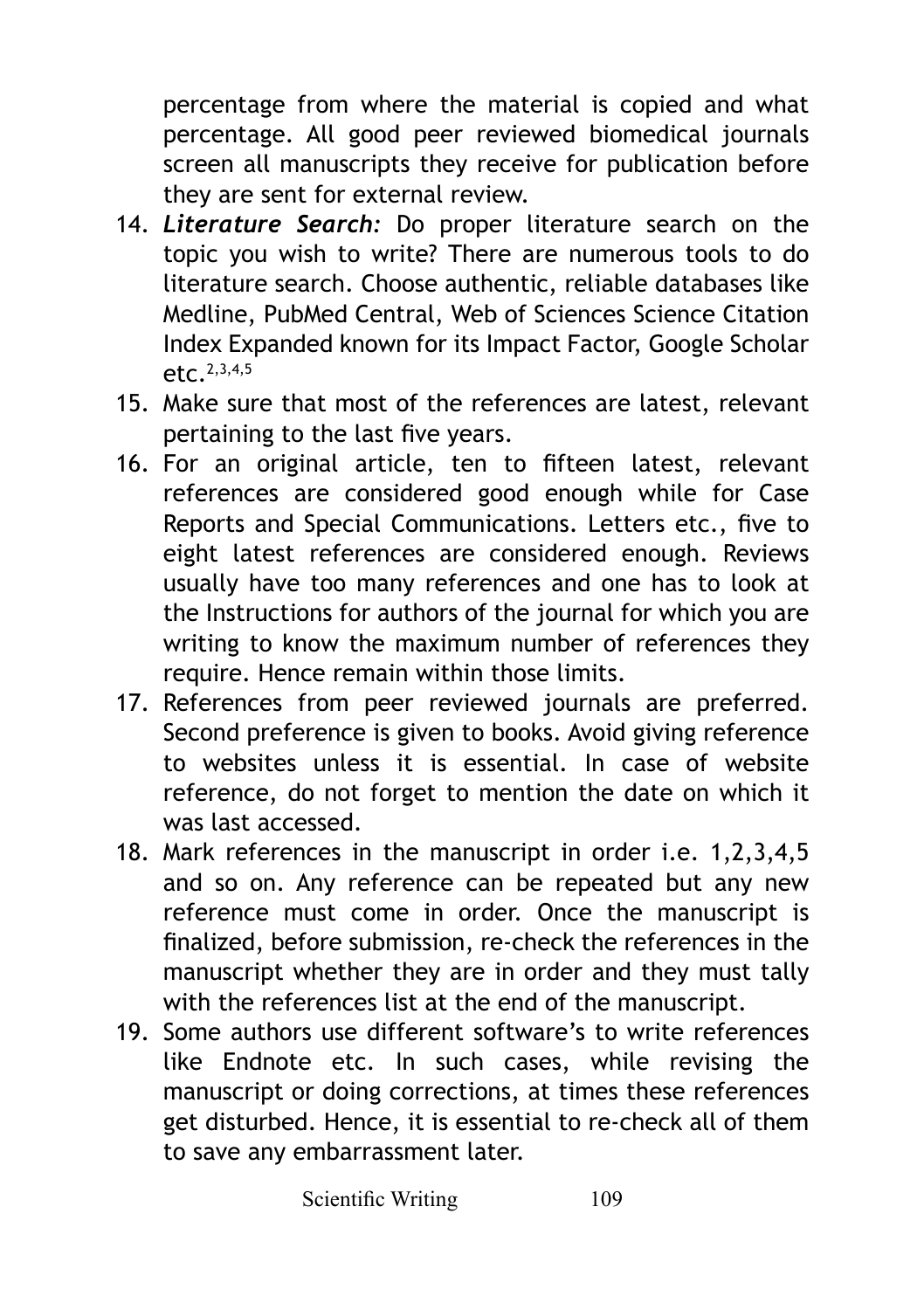- 20. Role of the statistician in any study is extremely important. Consult and involve the statistician when you are planning the study. They will guide you about the sample size and will also be helpful in analysis and interpretation of the data. Now some software's are also available for data analysis. The authors cannot become statistician but they ought to know certain basic statistics. The statisticians will do this job for you either on payment or they might be content with being listed as one of the authors. They are eligible for authorship provided they make significant intellectual contribution to the study.
- 21. *Data Collection:* While collecting data, one often has to prepare a Pro forma. Different other tools like Monkey are also available to get data. (Details are discussed in another chapter in this book) While preparing the Pro forma for data collection, make sure that you have not missed any information. Take your time to finalize the Pro forma, consult your colleagues and Peers because if you miss it at this state, later the patient or subjects may not be available to collect additional information.
- 22. Make sure that the Tables and Illustrations in the manuscript have proper Headings and Foot Notes explaining what information they contain. Tables and Illustrations should be prepared in such a way that they convey the information in Stand Alone position and the Readers do not have to consult the text to know what it means or what information does they convey.
- 23. Do point out where you wish these tables and illustrations to be placed in the manuscript and the editors try to place them there and nearby though at times it may not be possible due to various technical reasons.
- 24. There are different stages from Writing to Publication which includes forming the original Idea, carrying out Research, Choosing the Journal or Publishers, Writing the paper and submitting it. The manuscript may be Rejected or the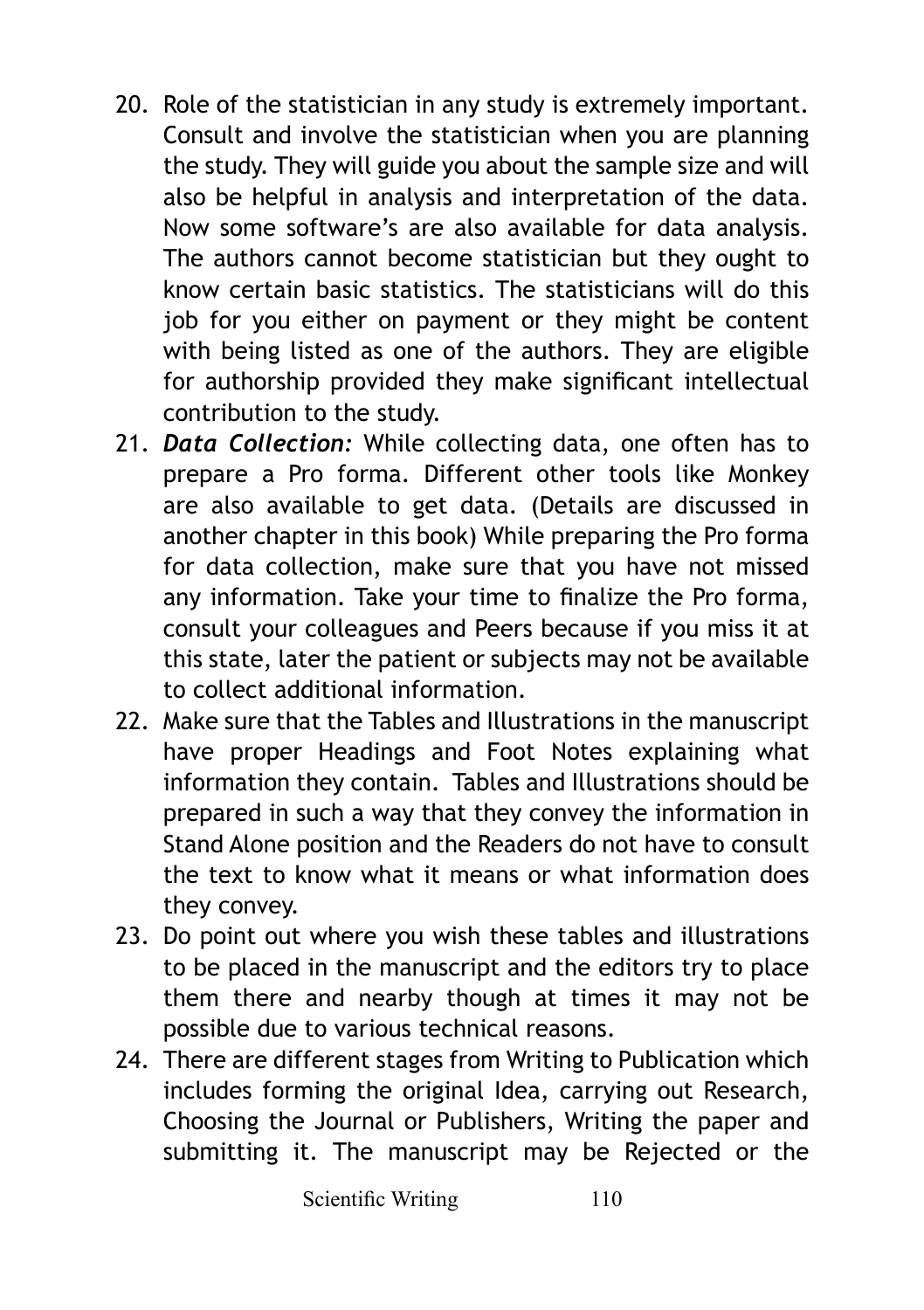authors may be asked to Revise and Resubmit. Respond and improve the manuscript taking guidance from the Reviewers Comments and Suggestions and then Re-submit. Some Journals require that while Revising the manuscript the authors must highlight the changes made in the formatted file which they send and also require that the authors submit a point by point response as to how they have responded to the various points raised by the Reviewers and suggestions made. It is very helpful for the Editors and often accelerates the review process. Most often if the authors have satisfactorily responded to most of the points raised, the Editors accept these manuscripts for further processing and do not feel the need to send it to the Reviewers again. However, if in the First Round of Review, the manuscript needs extensive revision, such manuscripts are sent back to the Reviewers' again for final Evaluation which may take a little extra time. The manuscript may be finally Accepted which is just like Music to the ears of the authors something for which they may have been waiting for so long.

25. *Initial Internal Review:* All good peer reviewed journals would give the authors initial response within a week or fifteen days after initial internal review whether they are going to accept it for further processing and external review. The minor deficiencies if any are also pointed out and the authors are asked to make them up immediately. It saves lot of time of the authors and they can submit it to some other journal. External peer review normally takes two to four months' time depending on the facilities available with that particular journal, their Reviewers Data Base and the number of submissions they get. Ideally one must plan at least for five to six months from submission to acceptance and publication. It is not only the Authors who are keen to get it published at the earliest but the Editors are also keen to publish Good quality research as early as possible so that they can get maximum Citations which play a vital role in the calculation of Impact Factor of the Journal.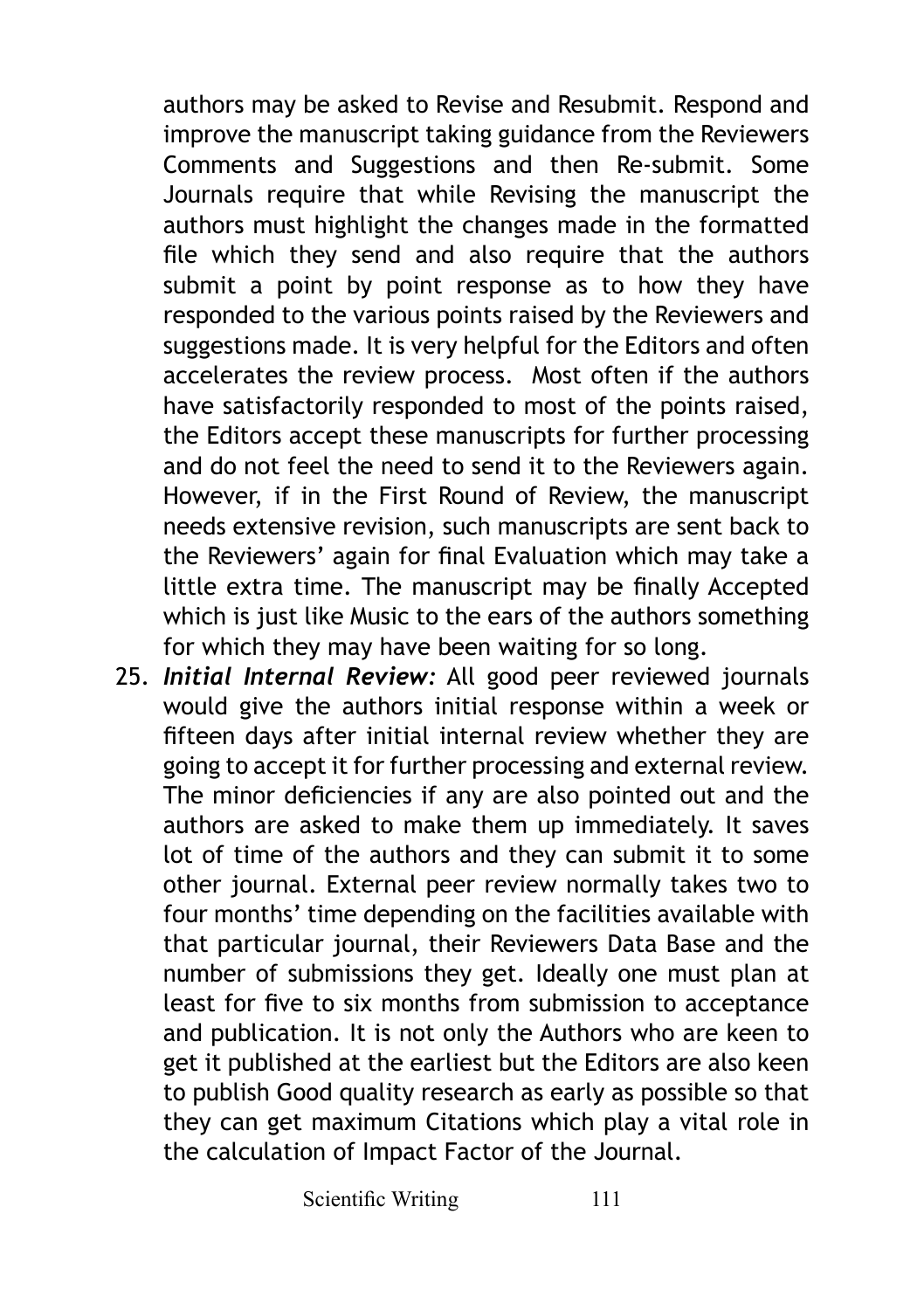26. Always support your statement with proper reference. For example, if you write "There are twelve million people who suffer from hypertension in Pakistan, no one is going to believe it unless it has a proper Reference. On the other hand when you write:

*Example:* "National Health Survey by PMRC in 1998 reports that 17.9% of all adult over age of fifteen years suffer from hypertension. This means there are twelve million people suffering from hypertension in Pakistan" and then give proper reference, it is correct. Till such time that another National Health Survey is conducted, it will hold good though one can add that since then the number of people suffering from hypertension may have increased further.

27. In scientific writing, one has to be specific as no vague statements are accepted.

*Example:* "Majority of the patients in this study were in the younger age group" is not a valid statement because in one hundred patients, 65,76 and 85 are all majority and what age group will be considered younger, is not clear. On the other hand if the author writes "Hundred patients participated in this study. Sixty five of them (65%) were in the younger age group i.e. 5-15 Years of age. This is correct as there are no ambiguities the majority and the younger age group both has been clearly defined.

- 28. While defining patients belonging to different class's i.e, Poor, Middle Income and Affluent class, always use the monthly Income index. The World Bank has figures of per capita income of every country which should be used as guidance and it must be clearly defined in the manuscript.
- 29. *Avoid duplication and Repetition:* Information which has been given in the text should not be repeated in tables or illustrations. Similarly information covered in Tables and illustrations should not be repeated in the text. One can just give a passing reference like most of the patients were suffering from Hypertension and Diabetes. See Table No. so and so.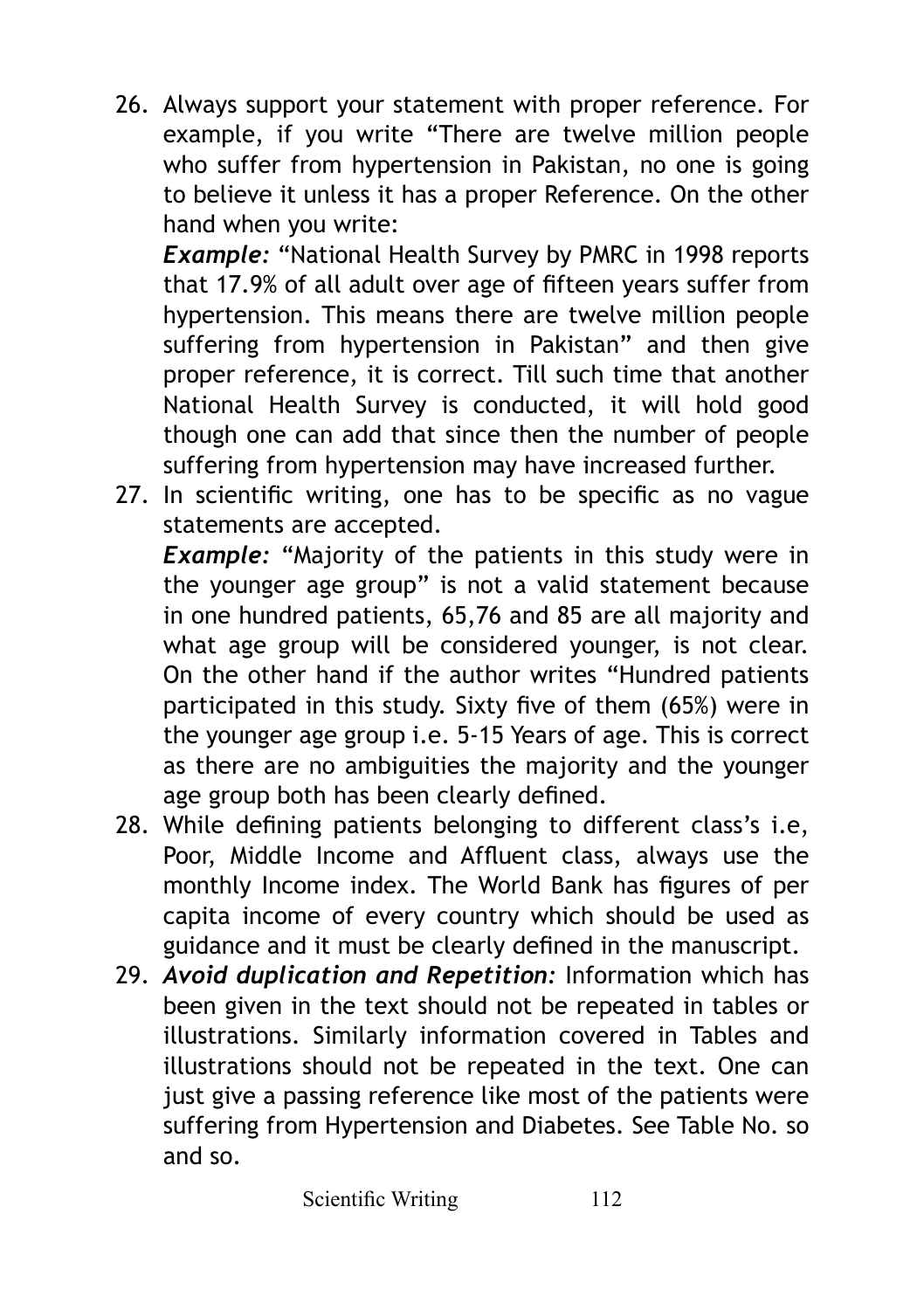30. Use correct words as mentioned below. It improves the quality of the manuscript:

- 
- 
- **\*** Article was sponsored **\*** Study was sponsored
- **\*** My study **\*** our study
- **\*** My patient **\*** our patient
- **\*** Age was 56 years old **\*** 56 Years of age

### *Words/sentence Preferred words/sentence*

- **\*** Cases **\*** Patients
- **\*** Weakness of the study **\*** Limitation of the study
	-
	-
	-
	-
- 31. *Do not mix up Results and Discussion:* Remember there are different important parts of a paper which includes the following:
	- **\*** Structured Abstract
	- **\*** Introduciton
	- **\*** Methods
	- **\*** Results
	- **\*** Discussion followed by conclusion and appropriate references.

There is specific information which has to be included in different sections hence they cannot and should not be mixed up. (For further details read chapter on Writing a Scientific Paper on Page-135) Limitations of the study can be covered in the last paragraph of the Discussion before conclusion. It increases the chances of acceptance of the manuscript and is not considered as a short coming by the Reviewers as well as the Editors.

- 32. *Authorship:* Always decide the authorship issues before writing as to who is going to be at No. 1, 2, 3 and four etc., as later on it may create differences and problems.
- 33. Those who are listed as authors should not be included in acknowledgement and all those who have helped in the study and are not eligible for authorship should be acknowledged including the institutions.
- 34. Brevity is the beauty of writing. There is lot of pressure on limited space available with all the good peer reviewed journals. That is why they put some word limits for structured abstracts, full paper all inclusive from title to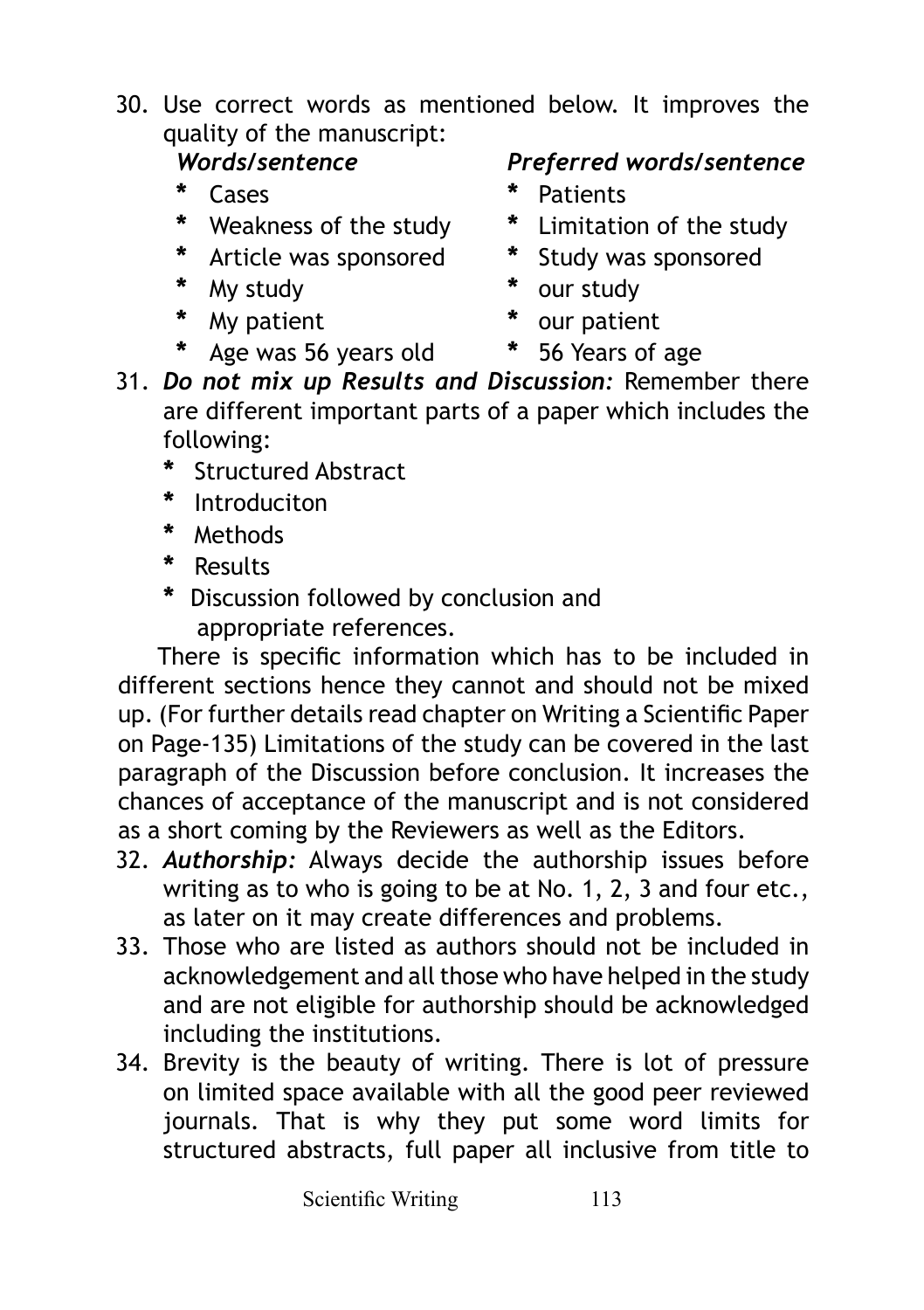references and the number of references as well. Hence be brief. Here are a few examples:

# *Example No.1:*

*Objective:* The objective of this study was to find out the prevalence of metabolic syndrome in patients with Type-2 diabetes mellitus. Its precise version can be as under:

*Objective:* To find out the prevalence of metabolic syndrome in patients with Type-2 diabetes mellitus.

## *Example No. 2:*

The total number of patients who were screened was 680. It included 374(55%) male and 306(45%) female. Their mean age was 58 years. The study was undertaken from January 2004 to December 2005. The precise version of this statement can be as under:

Six hundred eighty patients 374(55%) male and 306(45%) female, mean age 58 years were screened during January 2004 to December 2005.

- 35. *Use of Hyphens:* Use hyphens where indicated. For example write fig 1 and table 1 like Fig-1 and Table-1.
- 36. Some journals require that processing fee which is in addition to publication charges should also be arranged at the time of submission. Do not forget to arrange that otherwise either your manuscript will not be accepted for further processing because of "Incomplete submission" or it will be kept pending.
- 37. Some journals also require that while writing references, one should include the doi (digital object identifier) in the references where available.
- 37. *Ethics Committee/IRB approval:* In view of the scientific fraud which is now being increasingly highlighted, all good peer reviewed journals now require that the manuscript must be accompanied by Ethics Committee approval letter from the institution, Institution Review Board where the study was conducted. If the authors fail to provide that, their manuscripts are not accepted for further processing. Hence, make sure to get your study protocol approved from the EC/IRB of the institution where the study is being